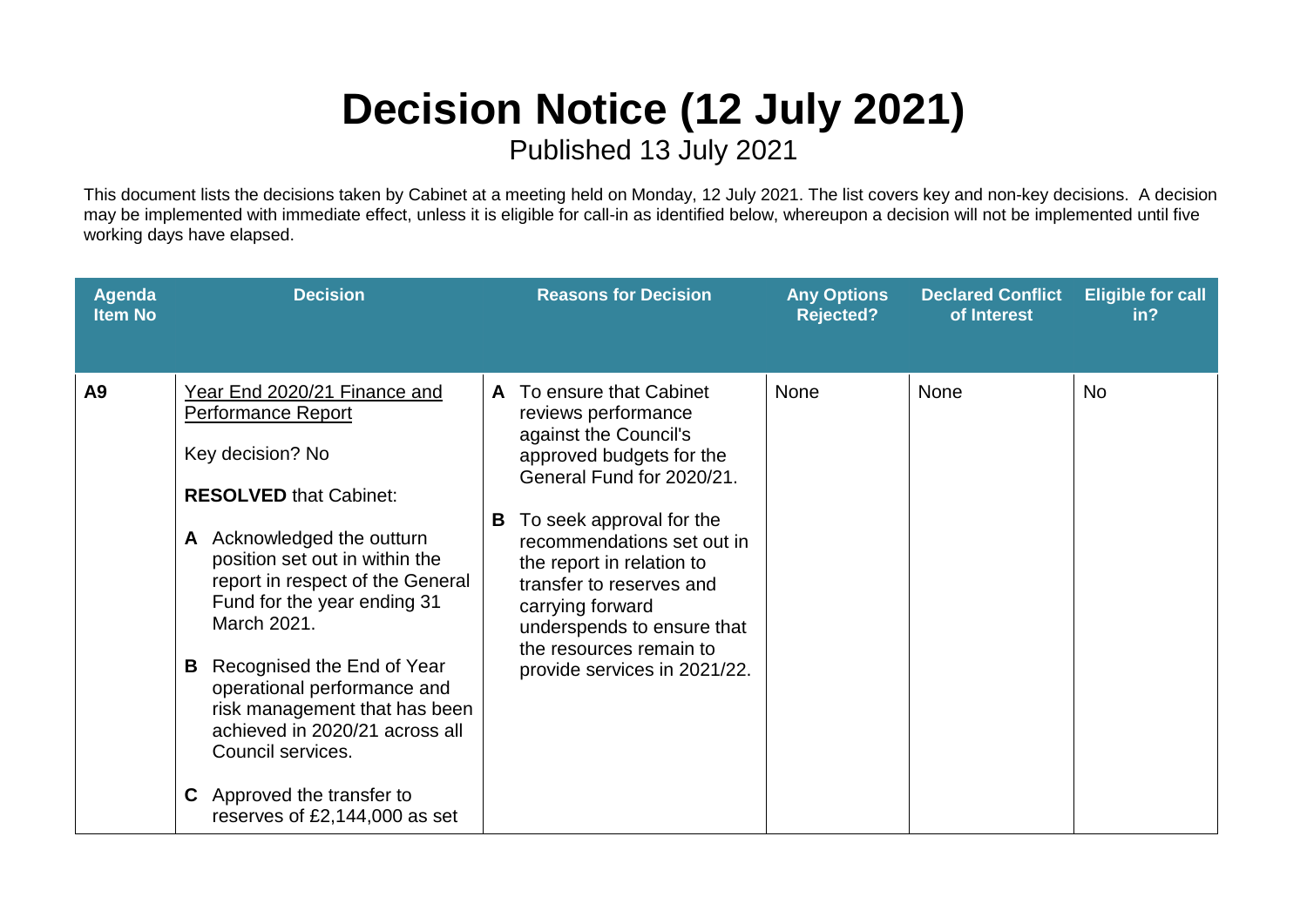| Agenda<br><b>Item No</b> | <b>Decision</b>                                                                                                                                                                                                                                                                                                                                                                                                                                                                                    | <b>Reasons for Decision</b>                                                                                                                                                                                            | <b>Any Options</b><br><b>Rejected?</b> | <b>Declared Conflict</b><br>of Interest | <b>Eligible for call</b><br>in? |
|--------------------------|----------------------------------------------------------------------------------------------------------------------------------------------------------------------------------------------------------------------------------------------------------------------------------------------------------------------------------------------------------------------------------------------------------------------------------------------------------------------------------------------------|------------------------------------------------------------------------------------------------------------------------------------------------------------------------------------------------------------------------|----------------------------------------|-----------------------------------------|---------------------------------|
|                          | out in Appendix 3C to the<br>report.<br>Approved the carrying forward<br>D<br>of £242,320 of budgets from<br>2020/21 to 2021/22 in respect<br>of the General Fund as set out<br>in Appendix 3B to the report is<br>delegated to the Deputy to the<br><b>Chief Executive/Head of</b><br><b>Finance and Property Service</b><br>in consultation with the<br>Portfolio Holder for Finance<br>and Governance. The approval<br>or otherwise to be to be<br>determined by no later than 30<br>July 2021. |                                                                                                                                                                                                                        |                                        |                                         |                                 |
| A10                      | <b>Capital Programmes Outturn</b><br>Report 2020/21<br>Key decision? No<br><b>RESOLVED that Cabinet:</b><br>A Noted that the Housing Capital<br>Programme (HCP) final outturn<br>for 2020/21 is £21.556 million                                                                                                                                                                                                                                                                                    | To enable Cabinet to compare<br>the final outturn with the<br>Quarter 3 current budget and<br>amend the capital programme<br>in the light of the latest<br>operational developments,<br>profiling and funding changes. | None                                   | None                                    | <b>No</b>                       |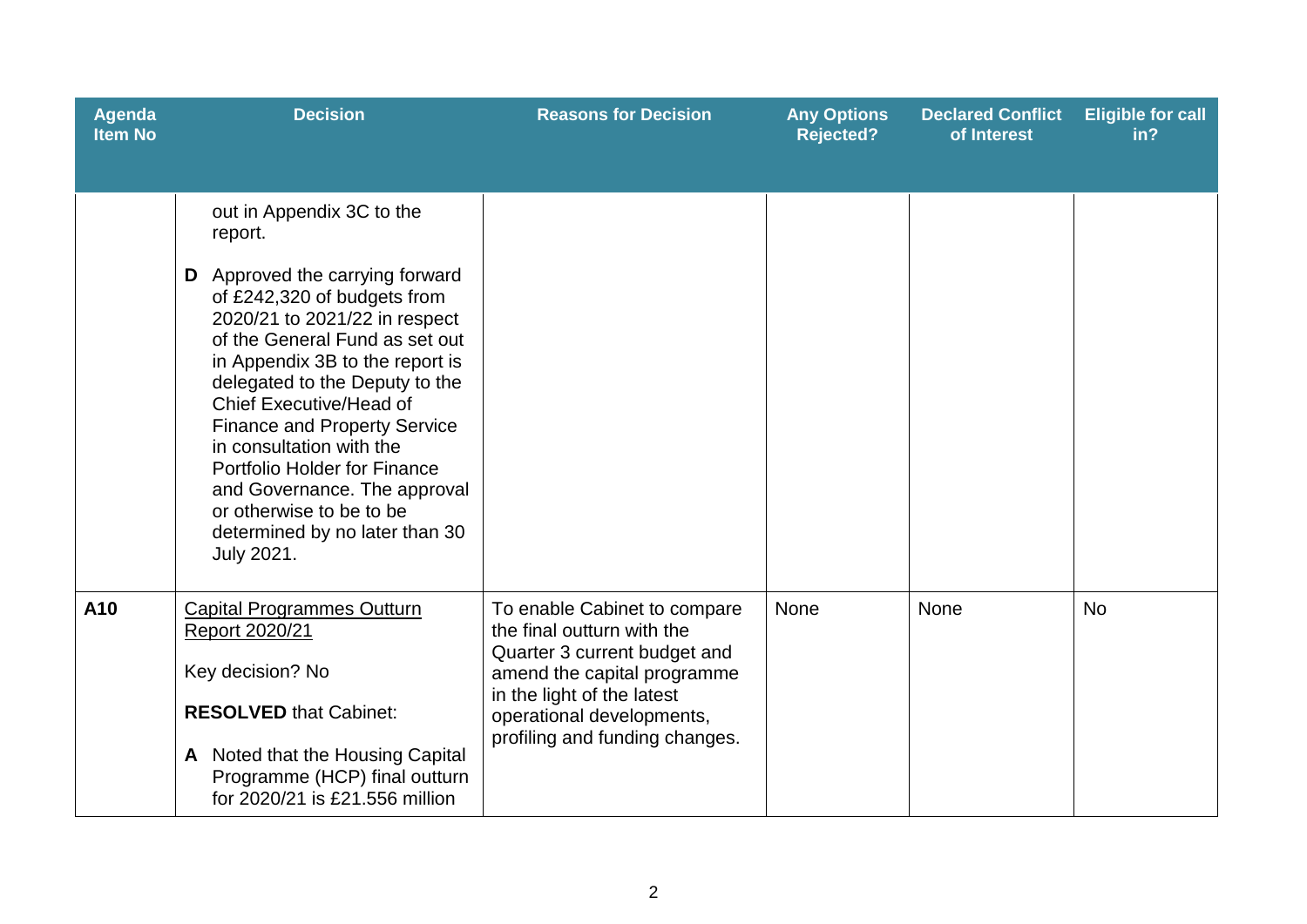| Agenda<br><b>Item No</b> | <b>Decision</b>                                                                                                                                                                                                                                                                                                                                                                                                                                                                                                                       | <b>Reasons for Decision</b>                                                                                                                                                                      | <b>Any Options</b><br><b>Rejected?</b> | <b>Declared Conflict</b><br>of Interest | <b>Eligible for call</b><br>in? |
|--------------------------|---------------------------------------------------------------------------------------------------------------------------------------------------------------------------------------------------------------------------------------------------------------------------------------------------------------------------------------------------------------------------------------------------------------------------------------------------------------------------------------------------------------------------------------|--------------------------------------------------------------------------------------------------------------------------------------------------------------------------------------------------|----------------------------------------|-----------------------------------------|---------------------------------|
|                          | as set out in Appendix 1 to the<br>report.<br>Approved the £1.250 million<br>B<br>carry forward request for<br>capital schemes from 2020/21<br>HCP into 2021/22 as set out in<br>Appendix 2 to the report.<br>Noted that the Non-Housing<br>C<br>Capital Programme (NHCP)<br>final outturn for 2020/21 is<br>£11.504 million as set out in<br>Appendix 3 to the report.<br>D Approved the £3.984 million<br>carry forward request for<br>capital schemes from 2020/21<br>NHCP into 2021/22 as set out<br>in Appendix 4 to the report. |                                                                                                                                                                                                  |                                        |                                         |                                 |
| A11                      | <b>Housing Revenue Account Outturn</b><br>Report 2020/21<br>Key decision? No<br><b>RESOLVED that Cabinet:</b>                                                                                                                                                                                                                                                                                                                                                                                                                         | The report compares the<br>A<br>actual outturn with the<br>Quarter 3 projections as at<br>31 March 2021 and<br>following consultation with<br>budget managers provides<br>explanations for these | None                                   | None                                    | <b>No</b>                       |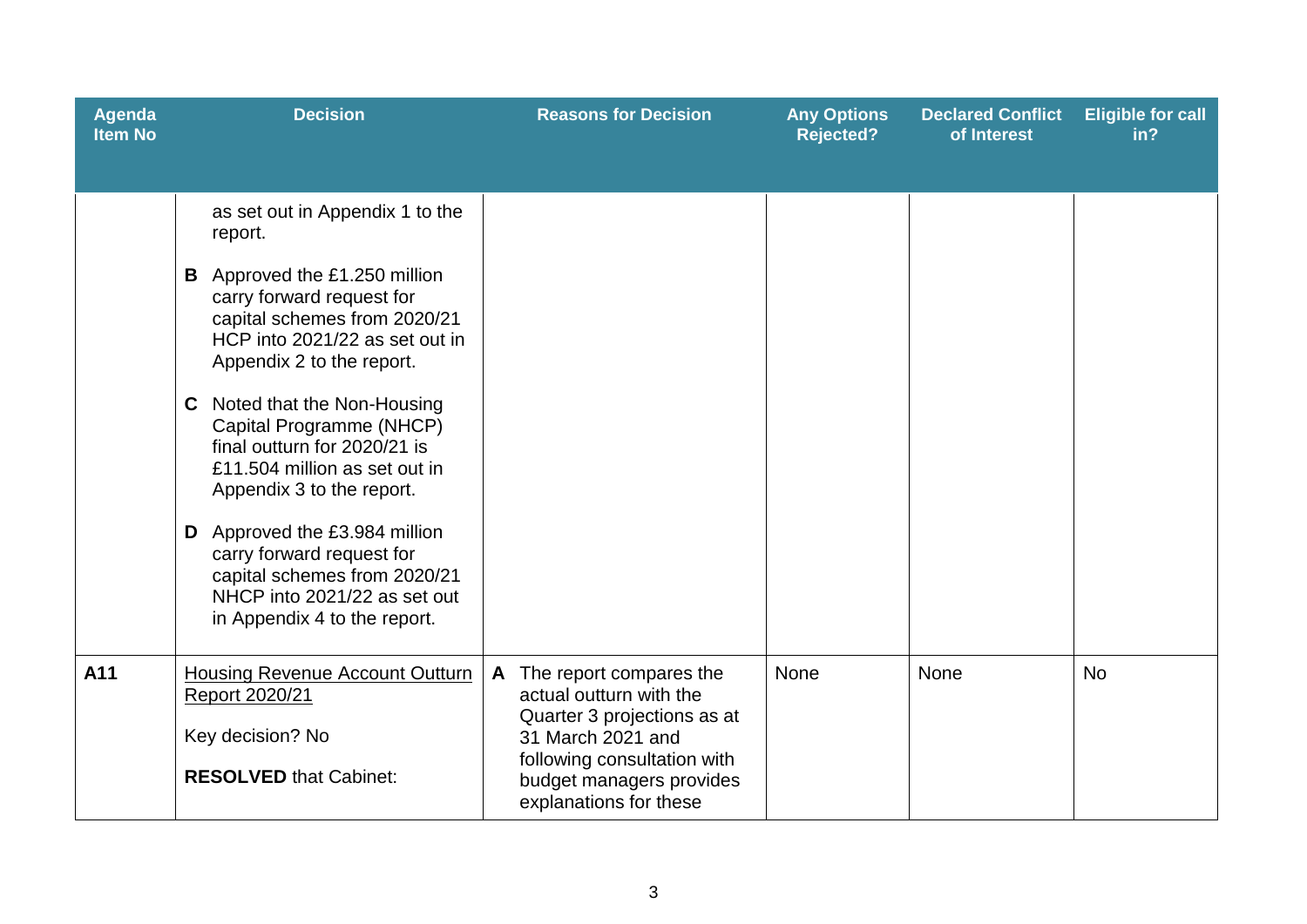| <b>Agenda</b><br><b>Item No</b> | <b>Decision</b>                                                                                                                                                                                                                                                                                                                                                                                                                                                                                                                                                                                                                                                                                                                              | <b>Reasons for Decision</b>                                                                                                                                                                                                                                                                        | <b>Any Options</b><br><b>Rejected?</b> | <b>Declared Conflict</b><br>of Interest | <b>Eligible for call</b><br>in? |
|---------------------------------|----------------------------------------------------------------------------------------------------------------------------------------------------------------------------------------------------------------------------------------------------------------------------------------------------------------------------------------------------------------------------------------------------------------------------------------------------------------------------------------------------------------------------------------------------------------------------------------------------------------------------------------------------------------------------------------------------------------------------------------------|----------------------------------------------------------------------------------------------------------------------------------------------------------------------------------------------------------------------------------------------------------------------------------------------------|----------------------------------------|-----------------------------------------|---------------------------------|
|                                 | A Noted the Housing Revenue<br>Account (HRA) Outturn Report<br>2020/21 as set out in following<br>paragraphs and in Appendix 1<br>to the report.<br><b>B</b> Approved the £1.188 million in<br>revenue carry forward requests<br>as set out in Appendix 2 to the<br>report.<br>Noted that the HRA general<br>C.<br>working balance as at 31<br>March 2021 is £16.243 million<br>as set out in Table 1 of the<br>report.<br>Noted that the Major Repairs<br>D<br>Reserve balance as at 31<br>March 2021 is £1,574 million<br>as set out in Table 3 of the<br>report.<br>Noted the balance of £7.068<br>Е.<br>million of retained Right to Buy<br>(RTB) receipts held as at 31<br>March 2021 in order to finance<br>the new build programme as | variances.<br>The report also provides<br>details of the retained Right<br>to Buy (RTB) capital receipts<br>available as at 31 March<br>2021. This information will<br>be used to bring forward<br>plans for future new build<br>schemes in order to provide<br>much needed affordable<br>housing. |                                        |                                         |                                 |
|                                 | set out in Table 4 of the report.                                                                                                                                                                                                                                                                                                                                                                                                                                                                                                                                                                                                                                                                                                            |                                                                                                                                                                                                                                                                                                    |                                        |                                         |                                 |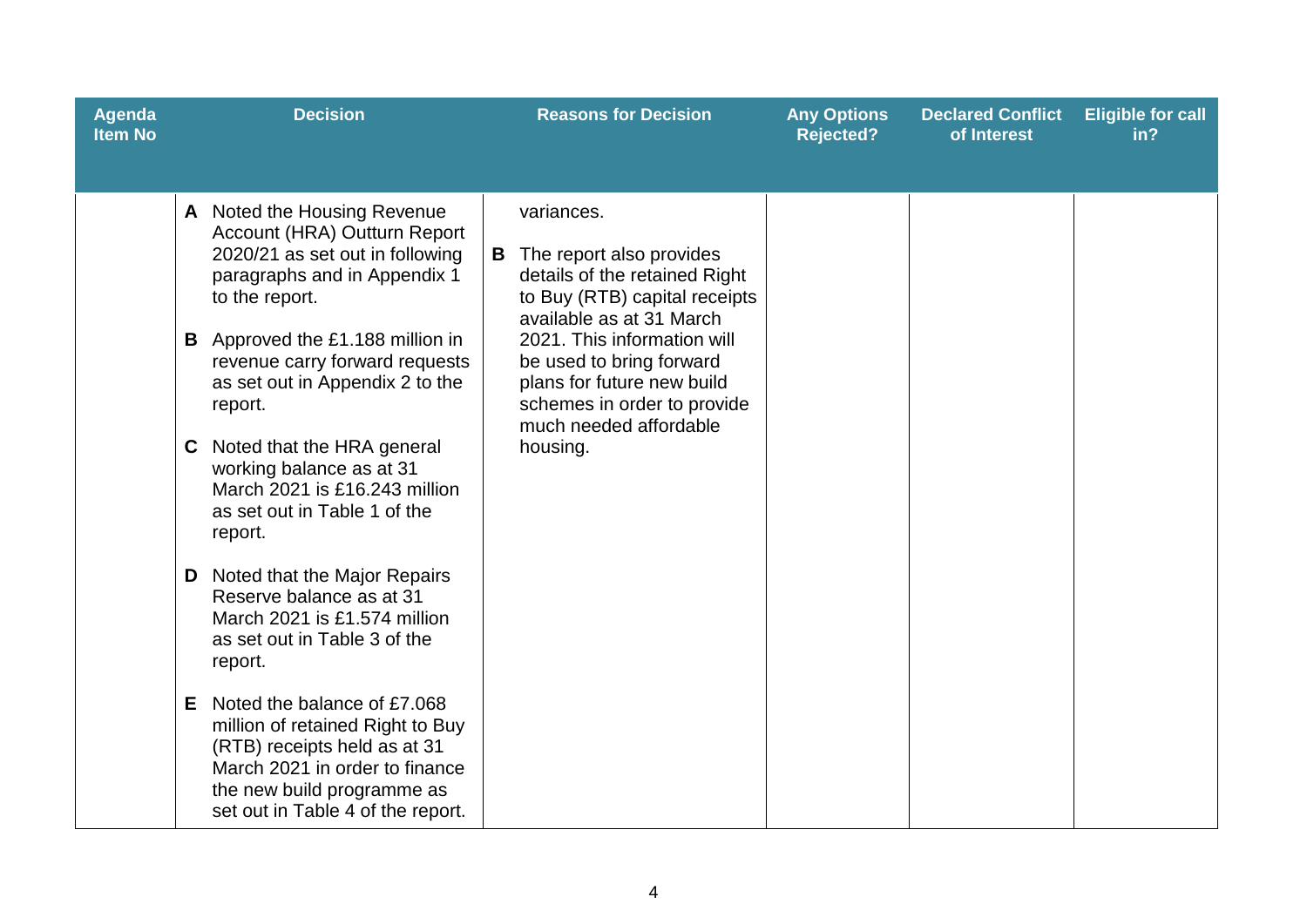| <b>Agenda</b><br><b>Item No</b> | <b>Decision</b>                                                                                                                                                                                                                                                                                                                                                                                                                                                                                                                                                                                                                                                                                                                                                                                       | <b>Reasons for Decision</b>                                                                                                                                                                                                                                                                                                                                                                                                                                                                                                                                                                                                                                                                                                                                    | <b>Any Options</b><br><b>Rejected?</b> | <b>Declared Conflict</b><br>of Interest | <b>Eligible for call</b><br>in? |
|---------------------------------|-------------------------------------------------------------------------------------------------------------------------------------------------------------------------------------------------------------------------------------------------------------------------------------------------------------------------------------------------------------------------------------------------------------------------------------------------------------------------------------------------------------------------------------------------------------------------------------------------------------------------------------------------------------------------------------------------------------------------------------------------------------------------------------------------------|----------------------------------------------------------------------------------------------------------------------------------------------------------------------------------------------------------------------------------------------------------------------------------------------------------------------------------------------------------------------------------------------------------------------------------------------------------------------------------------------------------------------------------------------------------------------------------------------------------------------------------------------------------------------------------------------------------------------------------------------------------------|----------------------------------------|-----------------------------------------|---------------------------------|
| A12                             | <b>Renewal of Article 4 Directions</b><br>Key decision? Yes<br><b>RESOLVED that Cabinet:</b><br>A Approval in principle be given<br>for new Article 4 Directions in<br>Harlow Town Centre,<br>Pinnacles, Templefields and<br>Burnt Mill to limit changes from<br>office to residential use, to take<br>account of the new Use<br>Classes and for this to take<br>effect from 31 July 2022, when<br>the existing Article 4 extensions<br>expire.<br>A new Article 4 Direction be put<br>B<br>in place to limit the provisions<br>of the Town and Country<br><b>Planning (General Permitted</b><br>Development) (England) Order<br>2015 to limit of changes from<br>Retail to Residential use in the<br><b>Harlow Town Centre.</b><br>Noted that further background<br>C.<br>work will be undertaken to | In order to ensure that no<br>A<br>further loss of employment<br>land takes place which<br>would undermine the ability<br>of the Council to deliver and<br>maintain a supply of<br>employment land to meet<br>the needs and requirements<br>set out in the Adopted<br><b>Harlow Local Development</b><br>Plan 2020.<br>B<br>In order to ensure that<br>sufficient retail floorspace is<br>available within Harlow town<br>centre to aid its regeneration<br>and to meet the needs and<br>requirements set out in the<br><b>Adopted Harlow Local</b><br>Development Plan 2020.<br>To ensure the purpose and<br>C.<br>extent Article 4 Directions<br>can be justified having<br>regard to the need to protect<br>the local amenity and<br>wellbeing of the town. | <b>None</b>                            | None                                    | Yes                             |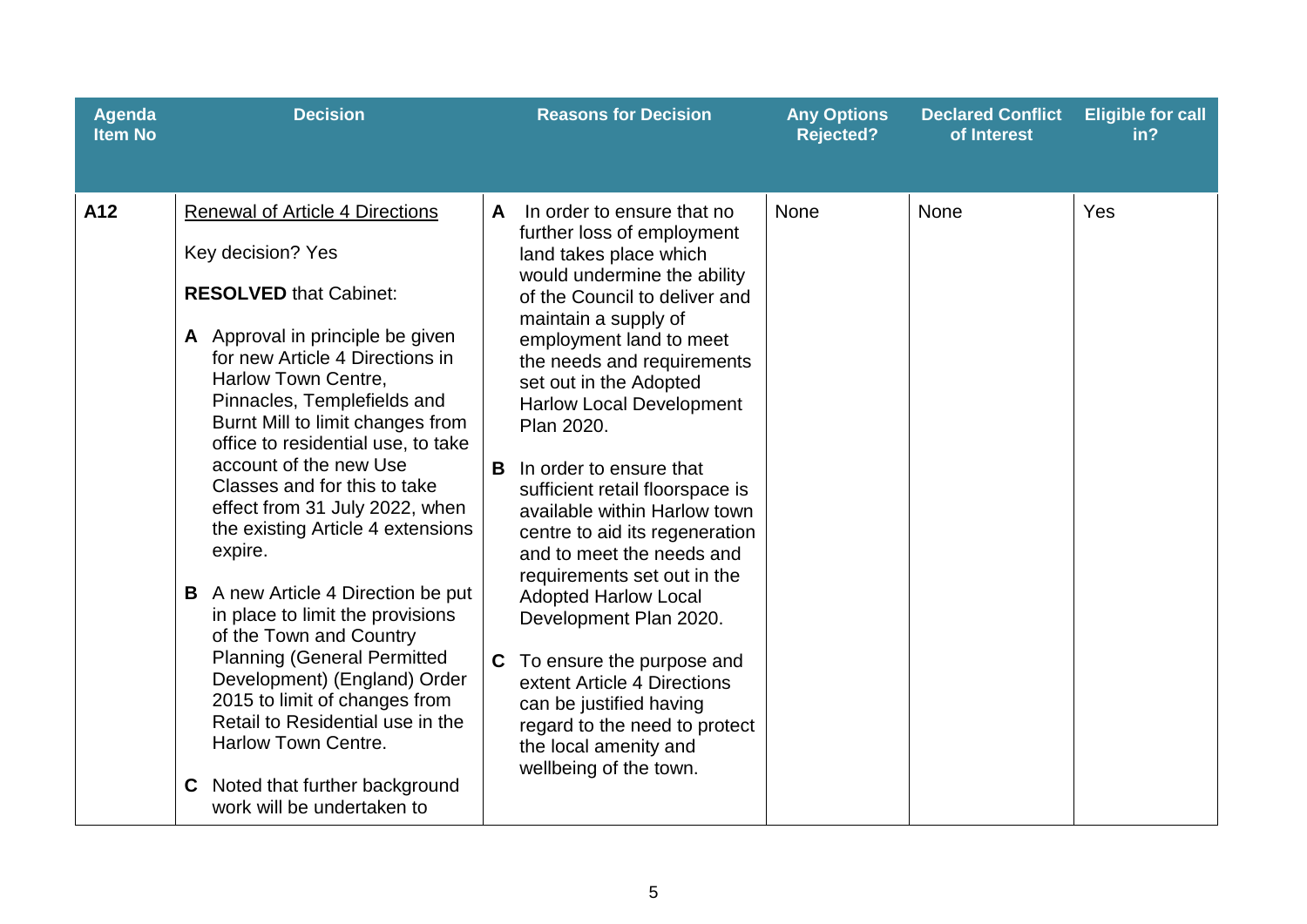| <b>Agenda</b><br><b>Item No</b> | <b>Decision</b>                                                                                                                                                                                                                                                                                                                                                                                                                                                                                                                                                    |   | <b>Reasons for Decision</b>                                                                                                                                                                                                                                                                                                                                                                                                                                                                                                                            | <b>Any Options</b><br><b>Rejected?</b> | <b>Declared Conflict</b><br>of Interest | <b>Eligible for call</b><br>in? |
|---------------------------------|--------------------------------------------------------------------------------------------------------------------------------------------------------------------------------------------------------------------------------------------------------------------------------------------------------------------------------------------------------------------------------------------------------------------------------------------------------------------------------------------------------------------------------------------------------------------|---|--------------------------------------------------------------------------------------------------------------------------------------------------------------------------------------------------------------------------------------------------------------------------------------------------------------------------------------------------------------------------------------------------------------------------------------------------------------------------------------------------------------------------------------------------------|----------------------------------------|-----------------------------------------|---------------------------------|
|                                 | support the confirmation of the<br>Article 4 directions at the point<br>of enactment and notification to<br>the Secretary of State.                                                                                                                                                                                                                                                                                                                                                                                                                                |   |                                                                                                                                                                                                                                                                                                                                                                                                                                                                                                                                                        |                                        |                                         |                                 |
| A13                             | Harlow Design Guide - Approval<br>for Consultation<br>Key decision? Yes<br><b>RESOLVED that Cabinet:</b><br>A Approved the Draft Design<br>Guide Addendum<br><b>Supplementary Planning</b><br>Document (as set out at<br>Appendix A to the report), to<br>enable it to be published for the<br>purposes of consultation under<br>Section 12(b) of The Town and<br><b>Country Planning (Local</b><br>Planning) (England)<br>Regulations 2012 (as<br>amended).<br>Delegated authority to the<br>B<br><b>Head of Environment and</b><br>Planning, to make and approve | B | To approve the Draft Design<br>Guide Addendum<br><b>Supplementary Planning</b><br>Document for publication for<br>a six week consultation<br>period under Regulation 12<br>of the Town and Country<br>Planning (Local Planning)<br>(England) Regulations 2012<br>(as amended). To ensure<br>greater engagement, the<br>consultation period is two<br>weeks longer than the legal<br>statutory consultation period<br>of four weeks.<br>To meet the legal<br>requirements of developing<br>and adopting a<br><b>Supplementary Planning</b><br>Document. | <b>None</b>                            | None                                    | Yes                             |